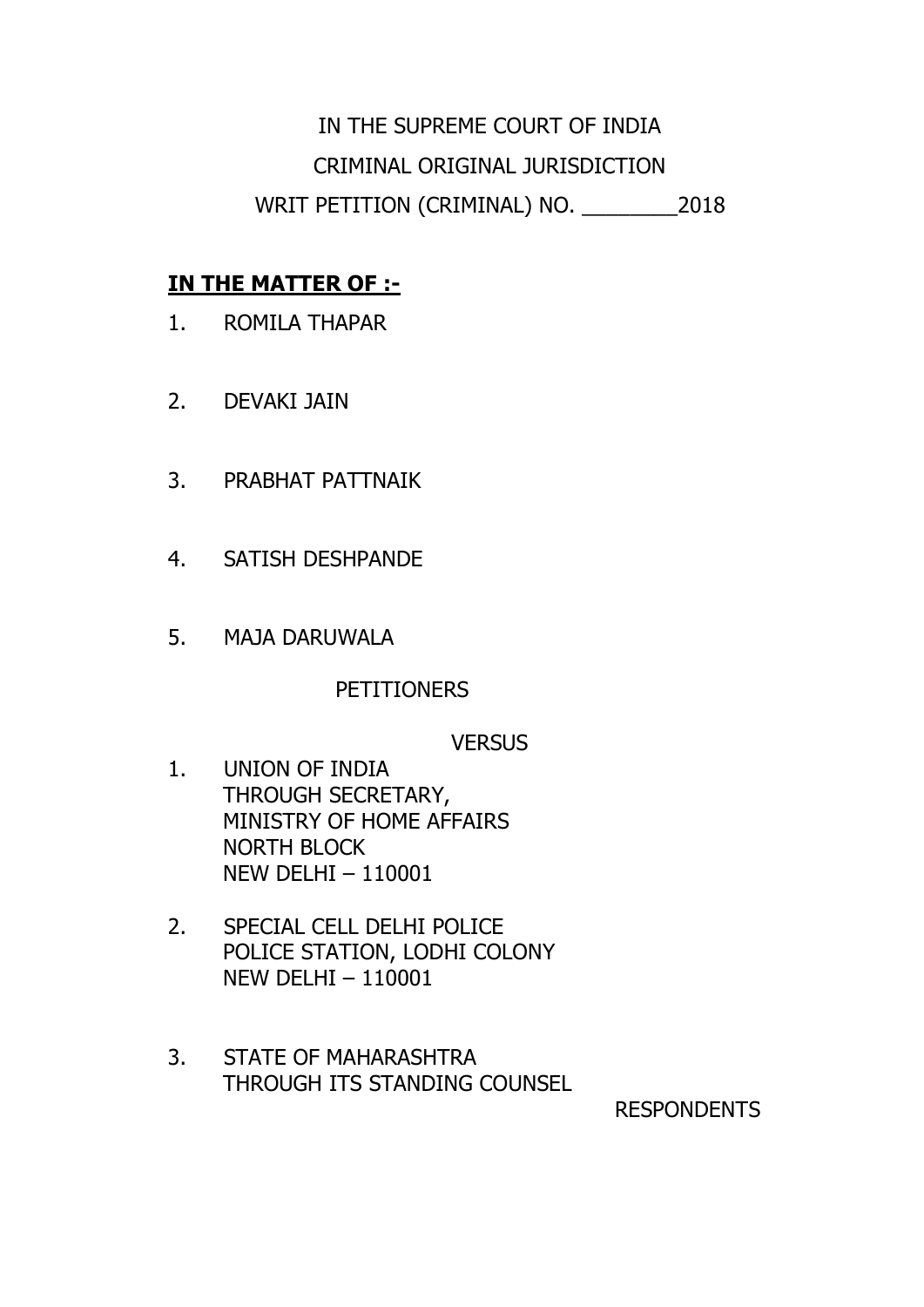#### **WRIT PETITION IN PUBLIC INTEREST SEEKING THE IMMEDIATE RELEASE OF ACTIVISTS RAIDED AND ARRESTED IN COMPLETE VIOLATION OF THEIR FUNDAMENTAL RIGHTS GUARANTEED UNDER ARTICLE 14 AND 21 OF THE CONSTITUTION OF INDIA**

TO THE HON'BLE THE CHIEF JUSTICE AND HIS COMPANION JUSTICES OF THE SUPREME COURT OF INDIA THE PETITIONERS RESPECTFULLY STATE AS UNDER:

1. This petition is being filed to subserve larger public interests and to prevent stifling of honest dissent so as to protect democratic values and the democracy. This petition seeks to bring on record the gross abuse of police power in the country which is intended to stifle if not kill independent voices and a differing ideology from the party in power. The impugned actions of the Pune Police is the biggest attack on freedom and liberty of citizens by resorting to high handed powers without credible material and evidence. The entire exercise is to silence dissent, stop people from helping the downtrodden and marginalised people across the Nation and to instil fear in minds of people. The timing of this action leaves much to be desired and appears to be motivated to deflect people's attention from real issues. Petitioners are seriously concerned about the erosion of democratic values and are moving this Honble Court not to stop investigation into allegations but to ensure independent and credible investigation by such persons as may be deemed fit under supervision of this Honble court. Anything short of this will damage the fabric of nation irreparably. This writ petition is thus being filed against the arrests of five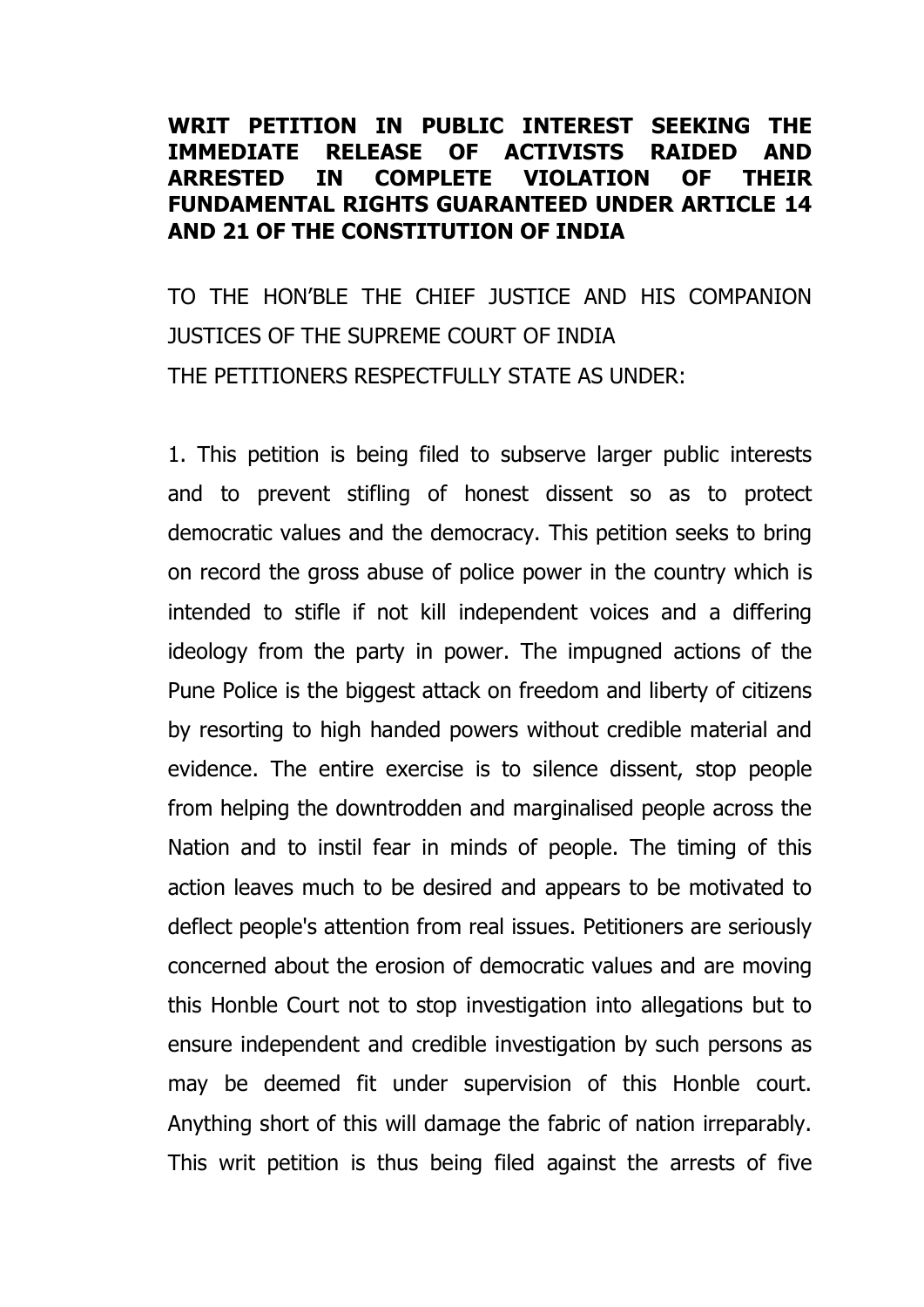human rights activists from Delhi, Faridabad, Mumbai, Thane and Hyderabad on completely fabricated charges under various provisions of the Unlawful Activities Prevention Act (UAPA) and the Indian Penal Code, after their houses and offices were raided on the 28th of August 2018. The charges against them on the face of it appear indiscriminate, unwarranted, part of a malicious campaign to threaten human rights defenders, independent journalists, writers and thinkers in this country, from critiquing the government and its policies and an attempt to muzzle dissent. The activists who have been arrested are pro democracy workers who have been leading peaceful peaceful peoples rights based movements especially among the poor and marginalised communities, dalits and adivasis, for several years, in different parts of the country. The use of the UAPA meant for exceptional and violent activity, against such persons, when there has been absolutely no evidence of any acts of violence by these activists is deeply disconcerting and calls for an urgent intervention by this Hon'ble Court.

1 A. The petitioners are all academics and are seriously concerned with the preservation of the democratic fabric of this country. Petitioner no. 1 is India's best known historian. She is Professor Emerita at JNU where she taught for most of her career, and has twice declined the Padma Bhushan award from the Government of India.She has been elected to the British Academy and the American Academy of Arts and Sciences. Co-winner of the million dollar Kluge Prize, she has been awarded honorary doctorates by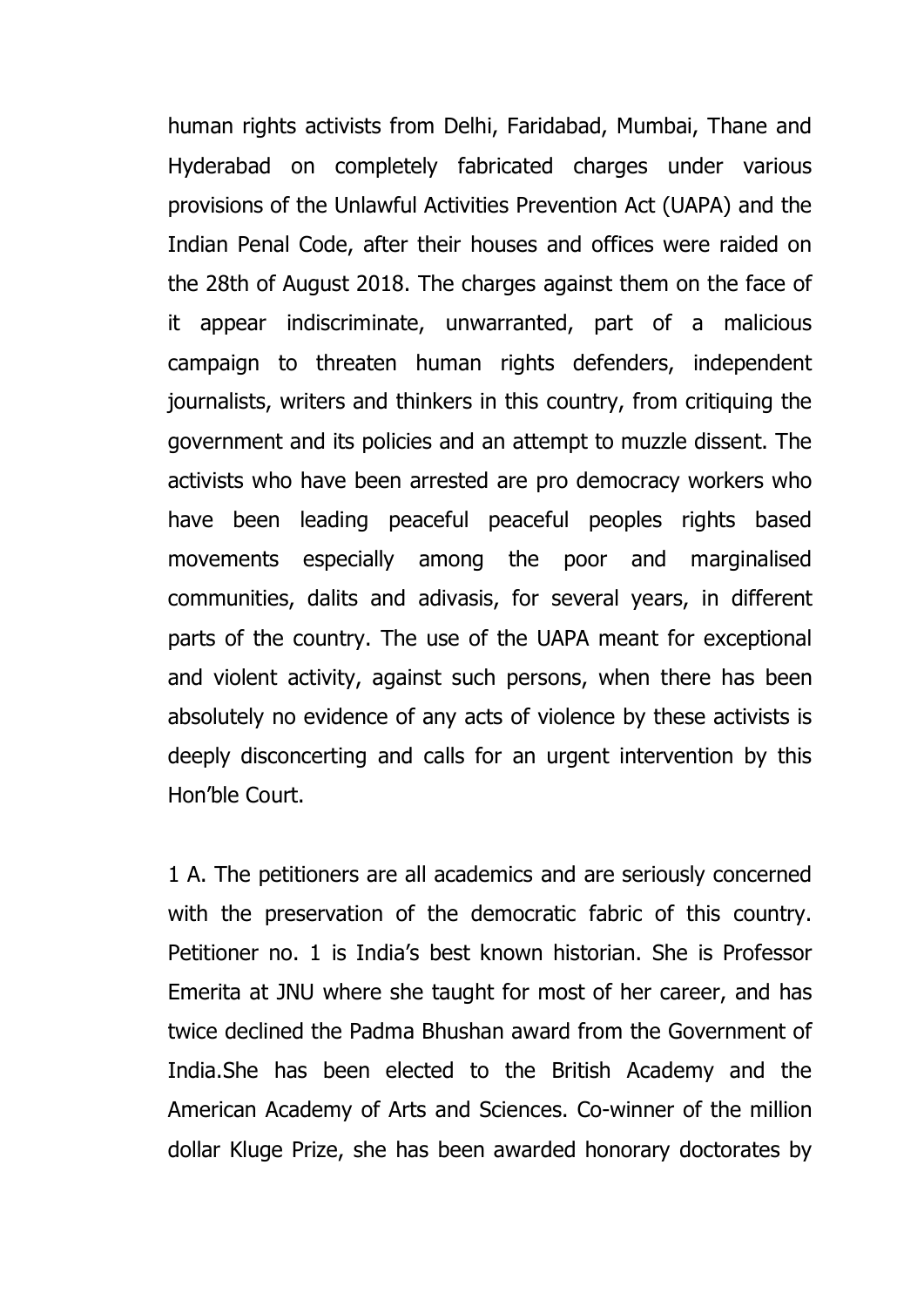the universities of Oxford and Chicago among others. Petitioner no. 2 is Padma Shri awardee and one of India's pioneering feminist economists. She has to worked with many national bodies including the Planning Commission and the National Commission for Women, as well as several international organisations like the UNDP and the South Commission. She is a founding member of Development Alternatives for Women for a New Era (DAWN) and the Indian Association of Women's Studies (IAWS). Petitioner no. 3 is former Rhodes Scholar and an eminent economist who taught at JNU for more than three decades. He served as Vice-Chairman of the Kerala State Planning Board, and was a member of the high power UN task force on the global financial system. He is also the editor of the journal Social Scientist. Petitioner no. 4 is a well known sociologist and teaches at Delhi University. He is the winner of the Malcolm Adiseshiah Award for distinguished contributions to development studies, and served on the Government of India's expert committee on the proposed Equal Opportunity Commission. He has had visiting appointments at the University of Chicago and the EHESS, Paris. Petitioner no. 5 is a board member and senior advisor, Common Wealth Human Rights Initiative.

2. From the morning of August 28 2018 the following activists are presently known to have been arrested after raids on their homes:

i. Gautam Navalakha (Human Rights activist and journalist New Delhi). He was the President of the People's Union for Democratic Rights and has been has been associated with the Economic and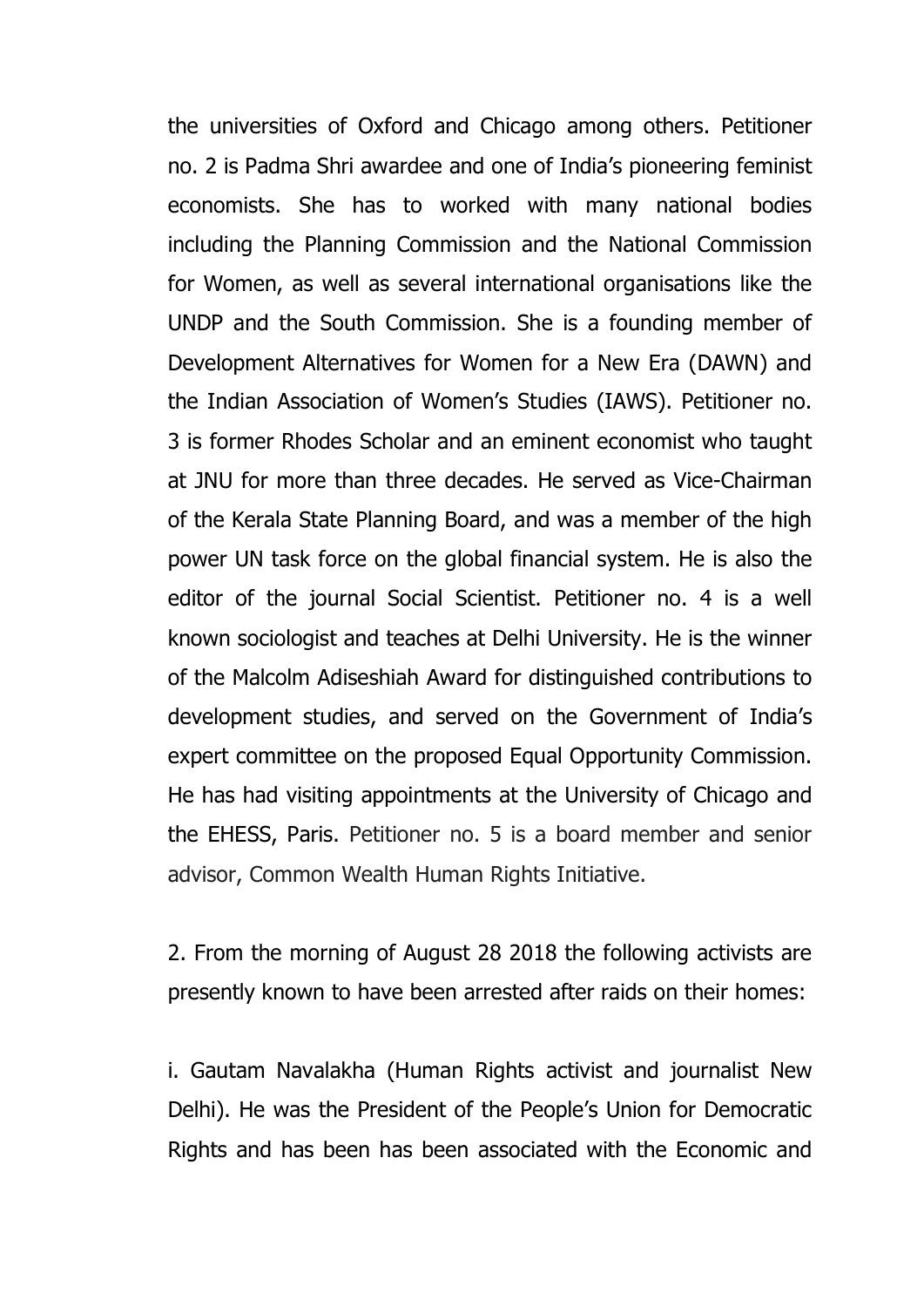Political Weekly. He is a known commentator on current affairs. The state relied upon him to negotiate the safe return of persons abducted by left wing extremists in Chhattisgarh.

ii. Sudha Bharadwaj (Advocate, Bilaspur High Court, currently residing in Faridabad) Prominent cause lawyer of Bilaspur High Court who has represented workers, poor and marginal farmers and others in Chhattisgarh. She is the national general secretary of PUCL and since 2017 been teaching at the National Law University, Delhi. As a member of the Indian Association of People's lawyers, advocated Sudha Bharadwaj was vocal against the arrest of lawyers like Surendra Gadling in recent times. Sudha Bharadwaj has been a member of committees and provided legal aid and is a recognised human rights defender.

iii. Varavara Rao (Age 79, based in Hyderabad, political worker, commentator and renowned poet) He was a professor of English and Telegu literature.

iv. Arun Ferreira, (Mumbai) Practising as a lawyer since 2015 and a Human Rights activist

v. Vernon Gonsalves (Mumbai), Gold medalists from Bombay University in Commerce, accounts officer at Siemens, then lecturer of accounts in Maharastra College, writer and columnist. His translation of Annabhau Sathe's Gold from the Grave from Marathi to English published in David Davidar's "A Clutch of Indian masterpieces".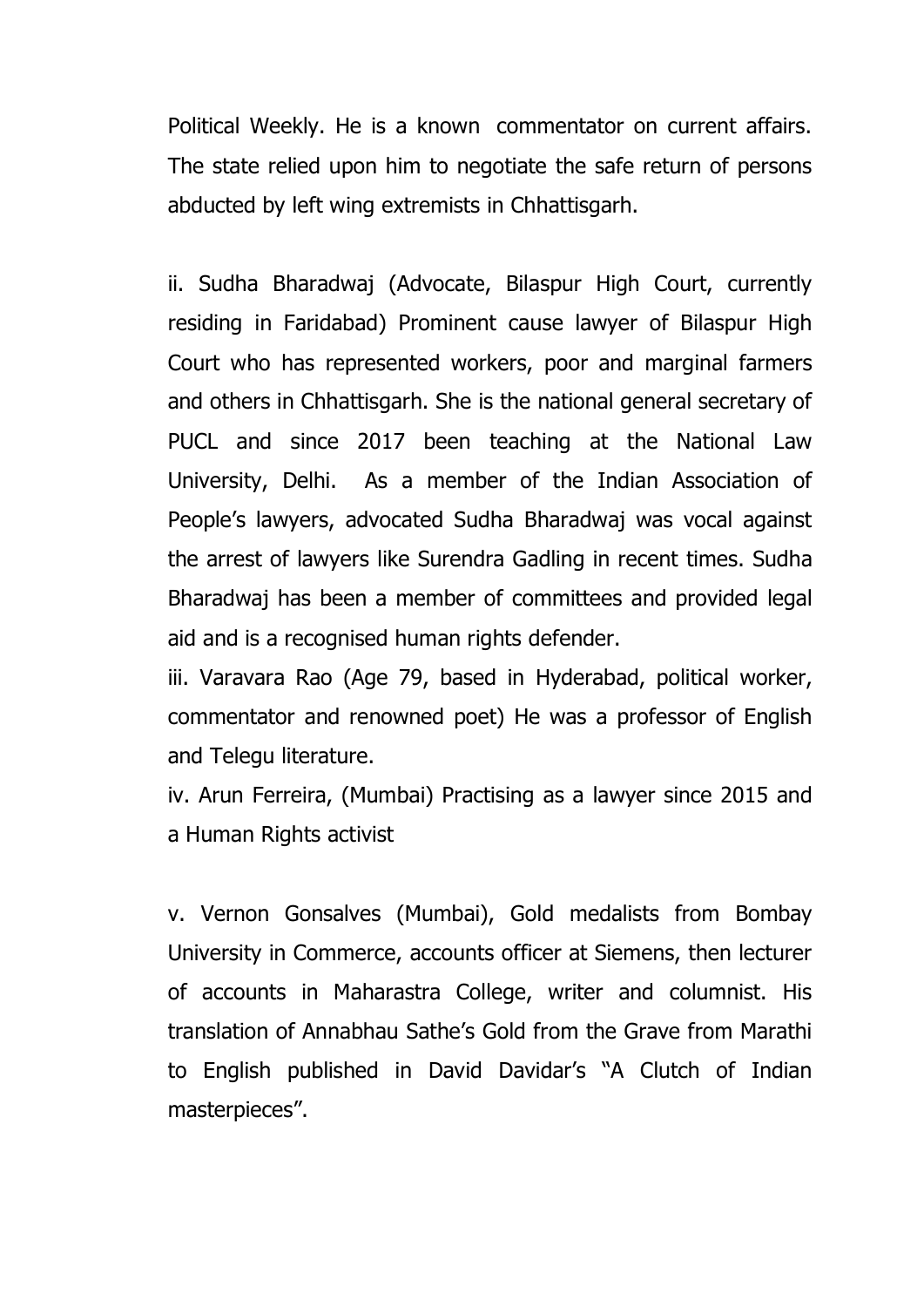2A. Simultaneously raids were conducted by the Pune Police at the homes/officers of activists such as Fr. Stan Swamy, adivasi rights activist based in Ranchi, Anand Teltumbde, intellectual and writer based in Goa and Susan Abraham, civil liberties lawyer and part of the Committee for Protection of Democratic Rights, Mumbai.

3. The Pune police registered an FIR no.  $4/2018$  dated  $8<sup>th</sup>$  of January 2018 (P.S. Vishram Nagar, Pune), with regard to the Bhima Koregaon violence, that broke out after the Elgar Parishad conclave of Dalits and Dalit activists to mark the 200<sup>th</sup> anniversary of the Koregoan. Justice P.B. Sawant, former Judge of the Supreme Court of India and Justice Kolse Patel, former Judge of the Bombay High Court, were the organisers of the Elgar Parisad. It is undisputed that none of those who have been arrested in the most recent spate of arbitrary arrests are either specifically named in the FIR or were present at the events organised at the Elgar Parisad.

(A copy of the FIR no. 4/2018 dated, 8/01/2018 is annexed as **Annexure P1 (Pages** \_\_\_\_to \_\_\_\_). (A true copy of the English translation of FIR no. 4/2018 is annexed as **Annexure P2 (Pages \_\_\_\_to \_\_\_\_\_)**

4. The police initially filed FIRs on  $4<sup>th</sup>$  January 2018, against Hindutva leaders Milind Ekbote and Shambhaji Rao Bhide, based on eye witness accounts that they and fringe groups had incited the violence against the dalit congregation. The State government and police have not taken purposeful and decisive action against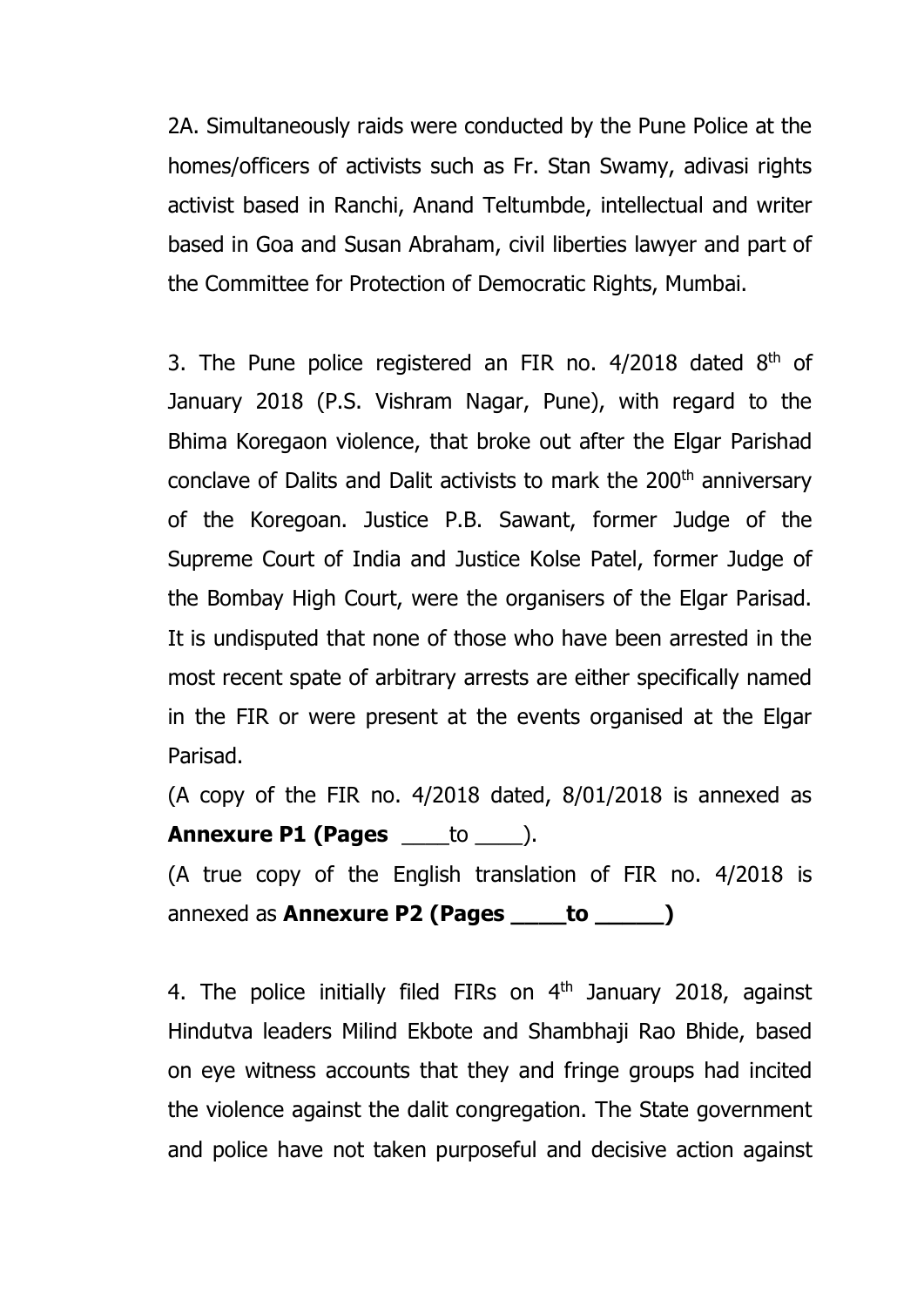right wing leaders Bhinde and Ekbote, who were behind the Koregaon-Bhima violence and instigated the attacks.

5. The Police instead embarked on a motivated process of arresting a large number of human activists, lawyers and journalists, who are all known for their commitment to the cause of respecting and promoting the rights of the most vulnerable and marginalised communities in particular the dalits, adivasis, women, landless labourers and the poor.

6. Thereafter in June 2018, Prof Shoma Sen from Nagpur University, Surendra Gadling, well known human rights lawyer who has been defending Prof G. N. Saibaba, Sudhir Dhawale, editor of a magazine, Rona Wilson, member of the Committee for the Protection of Political Prisoners and Mahesh Raut, antidisplacement activist, were arrested, under sections of the Indian Penal Code and the Unlawful Activities Prevention Act allegedly for inciting violence and communal enmity.

7. After they were arrested, some media organisations claimed that a letter was found on activist Rona Wilson' s computer addressed to a "Comrade Prakash" and signed by "R", which apparently talked of "senior comrades" proposing concrete steps to end the Modi-era and a "Rajiv Gandhi-type" incident being planned to assassinate the Prime Minster. There has been a systematic strategy deployed by the police investigating the Bhima Koregaon violence to put out highly provocative put completely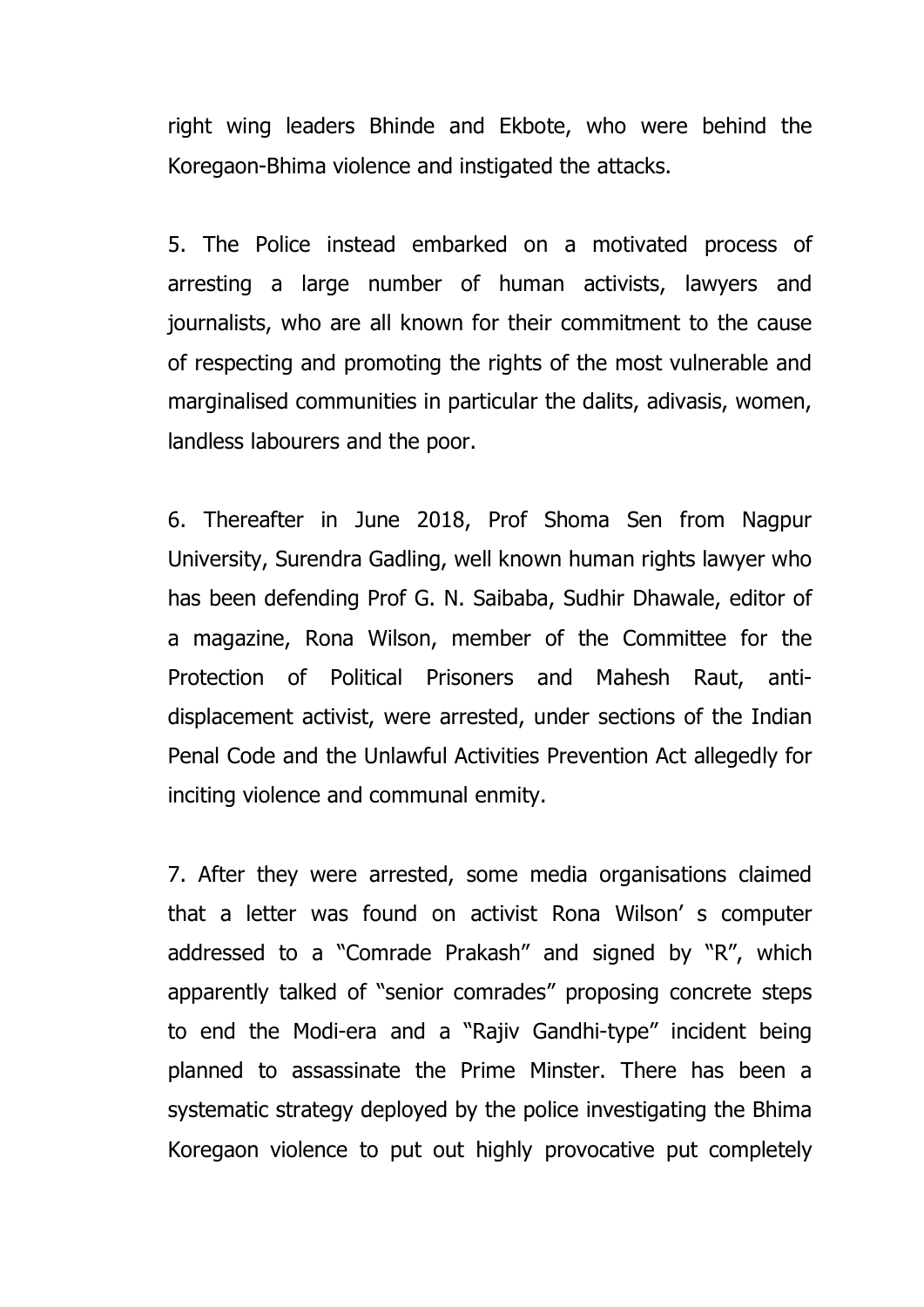unsubstantiated, unverified and unproven allegations through select media channels to prejudice the public opinion against those arrested. Justice Kolse Patil, retired Judge of the Bombay High Court and Justice P.B. Sawant, retired Judge of the Supreme Court, who were organisers of the Elgar Parishad, condemned this letter which was never produced as evidence in Court, as fake. They claimed that the government saw a threat in the Elgar Parishad as it mobilised people to raise their voice against the establishment and resist communal forces. The police complaint says that the 5 accused arrested in June organised and funded the Elgar Parishad that led to the Koregaon violence. But the two retired judges have claimed that they organised the event.

(A copy of the NDTV report "In Probe into Plot to kill PM, Contradictions and unverified claims, dated, 28th June 2018, is annexed as **Annexure P3 (Pages** \_\_\_\_\_to \_\_\_\_\_).

8. It is not the case that search warrants following the raids revealed anything incriminating. It appears that based upon an FIR No.4/2018 (registered in PS Vishram Nagar Pune) regarding a cultural programme, these raid have been conducted without any of these activists arrested on the 28th of August 2018, having participating in that meeting or being named in that FIR or having being present in Bhima-Koregaon on the date of Elgar Parishad or when the violence broke out. Without any discernible coherent materials suggesting any criminal activity on their part, they have been arrested.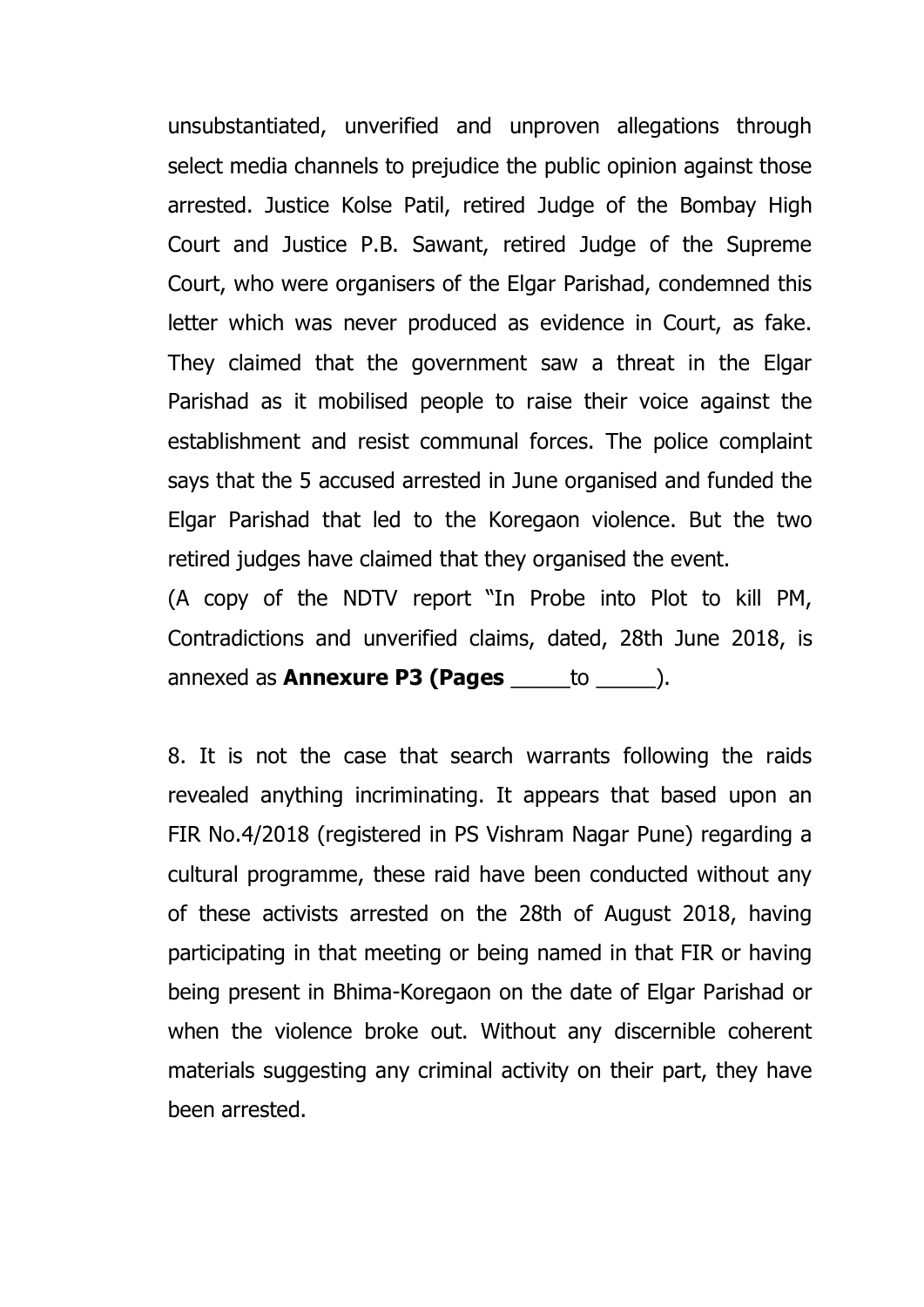9. On 28th of August 2018, a fresh set of raids and arrests have been made across the country in the homes of human rights lawyers, activists, writers and human rights defenders. The only common theme amongst those raided and/or arrested is that each one of them as worked for the cause of the poor, marginalised and vulnerable communities particularly adivasis and dalits and in the process often inviting the displeasure and wrath of powerful actors including the State, Police and the private corporate sector. It is an admitted fact that none of those arrested or raided on 28<sup>th</sup> August 2018, were present at the events organised by the Elgar Parishad on 31st December 2017. It is also undisputed that there are neither named or referred to or any way linked to FIR no. 4 of 2018. The police is using the FIR not for the purposes of initiating a process of investigation but rather as a net to trap human rights defenders.

10. All those arrested on  $28<sup>th</sup>$  August 2018 are prominent members of society, contributing through their professional skills as teachers, writers, lawyers. There is no justification whatsoever for the arrest of such persons who have strong roots in society and where there is absolutely no apprehension that they would flee or interfere with the course of justice. The singular reason for the spate of arbitrary and motivated arrests is to silence the voice of dissent, particularly those who speak for the poor and marginalised. This targeting is aimed at maligning these human rights defenders, lawyers and activists but also to malign the progressive ideas and human rights ideology that they espouse. It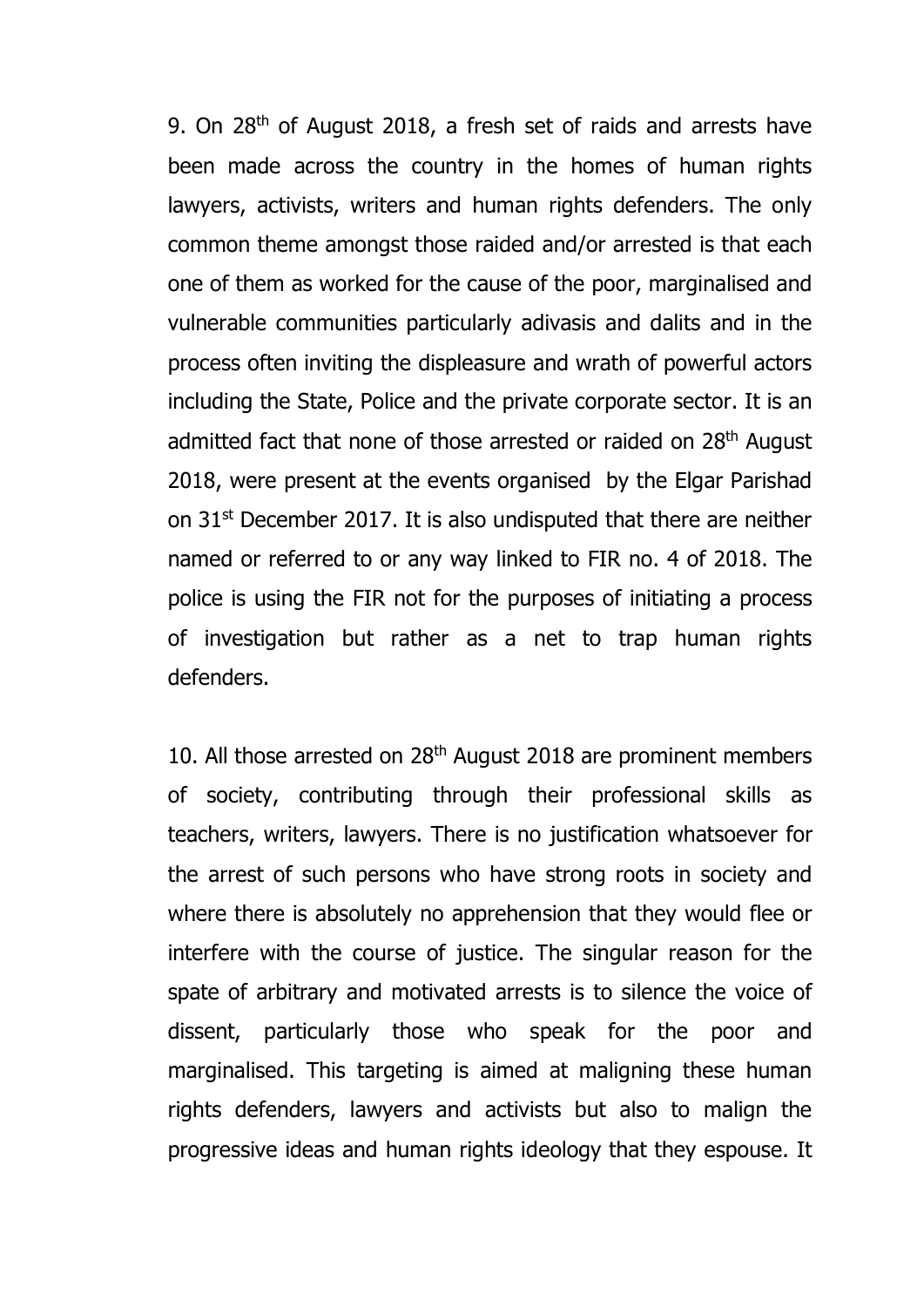is also meant to have a chilling effect on all independent minded citizens, be they journalists, lawyers, writers, academics or thinkers so that they may not critique the policies, programmes of the government and others. The investigating agency in tandem with select media houses has been putting out scurrilous, unsubstantiated, malicious and defamatory allegations against human rights defenders. In July 2018, an "explosive letter" was attributed by Republic TV to advocate Sudha Bharadwaj and through which she was sought to be malicious linked to maoist activity and Kashmiri separatists. Pursuant to this a legal notice of defamation was sent to the concerned TV channel. The term "urban naxals" is becoming increasingly popular among the police and such media houses, to deliberately malign and demonise the human rights activities and to incite hatred and contempt amongst the general public.

11. It is also pertinent to point out the arbitrary, illegal and reckless nature of the arrests. The police is using, rather abusing, FIR 4/2018 to arrest any human rights defenders, without providing any evidentiary link between the persons arrested or raided and the FIR. It is noteworthy that in the arrest of both Gautam Navlakha and Sudha Bhardwaj the Arrest Memos are signed by persons who were brought as part of the entourage of the Pune Police as so called "independent and respectable persons" to authenticate the Arrest Memos. The seizure memos were prepared in Marathi and again signed by panchs who were brought by the Pune Police as part of their entourage. The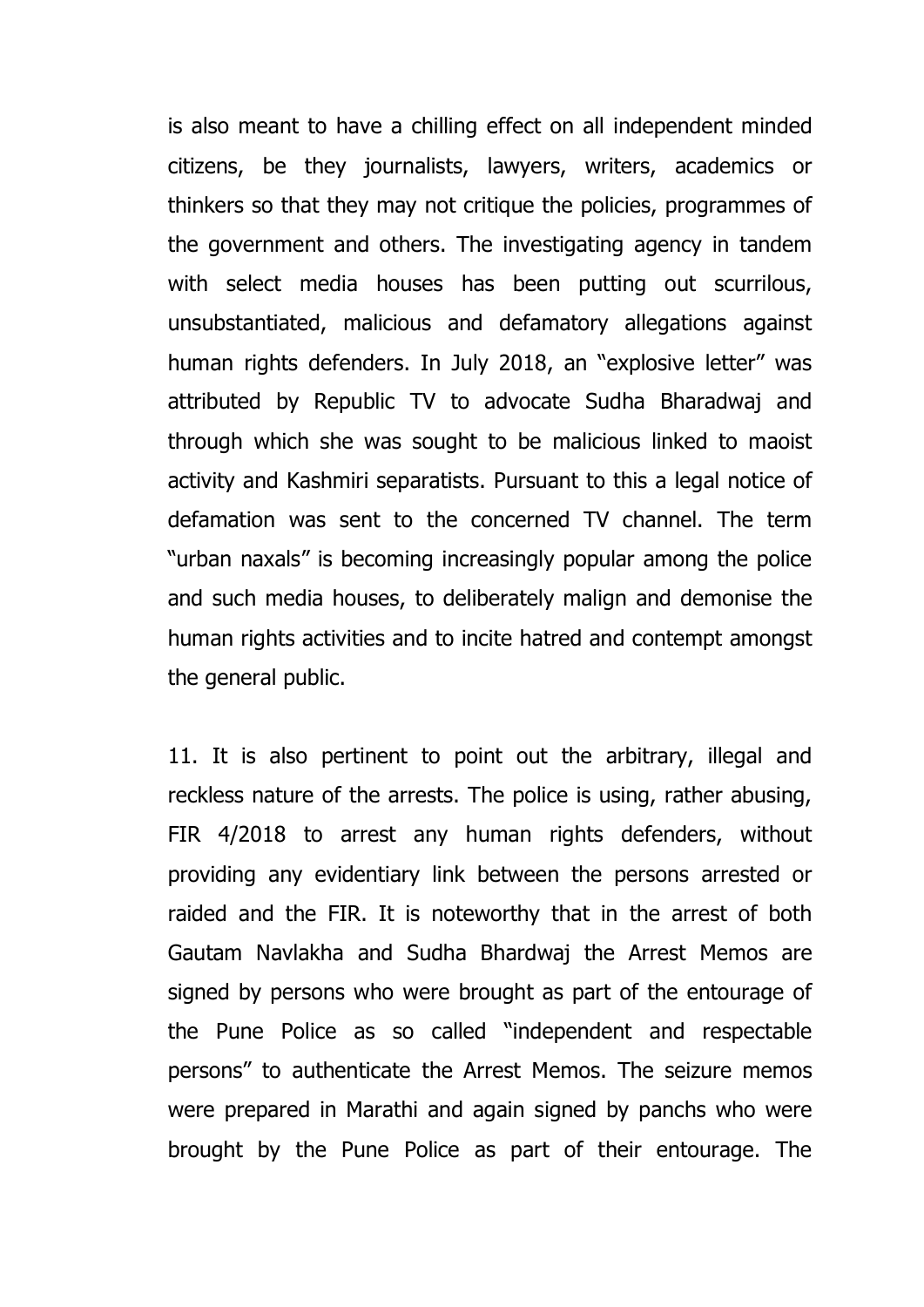aforesaid FIR on which these arrests are based is also in Marathi and no translation was provided to the activists arrested. Neither Gautam Navlakha or Sudha Bharadwaj are conversant with Marathi.

12. In this regard, the Delhi High Court has granted interim relief to Mr. Gautam Navlakha in a Habeas Corpus Petition [Writ Petition (Cri.) 2559/2018] by staying the order of transit remand passed by the Court of the Chief Metropolitan Magistrate on 28/08/2018. This petition is listed for further consideration on 29/08/2018 at 2:15p.m before the Hon'ble Delhi High Court.

13. Further the Punjab and Haryana High court passed an order directing that the competent court shall ensure compliance with the law prior to granting transit remand and that Sudha Bharadwaj shall be kept at her residence under the supervision of the local police station till then. The matter is now listed before the Hon'ble High Court for 30<sup>th</sup> August 2018. Despite this order, a brazen attempt was made by the Pune Police team to take Sudha Bharadwaj out of the city in breach of the order. In a midnight hearing, the CJM, Faridabad ordered that "the matter is subjudice before the Hon'ble High Court and it will be prudent to wait for the orders of the Hon'ble High Court where the case is listed for 30/08/2018 with direction to the SHO Surajkun to keep the detainee Sudha Bhardwaj, at her home Badarpur Border from where she was arrested under supervision."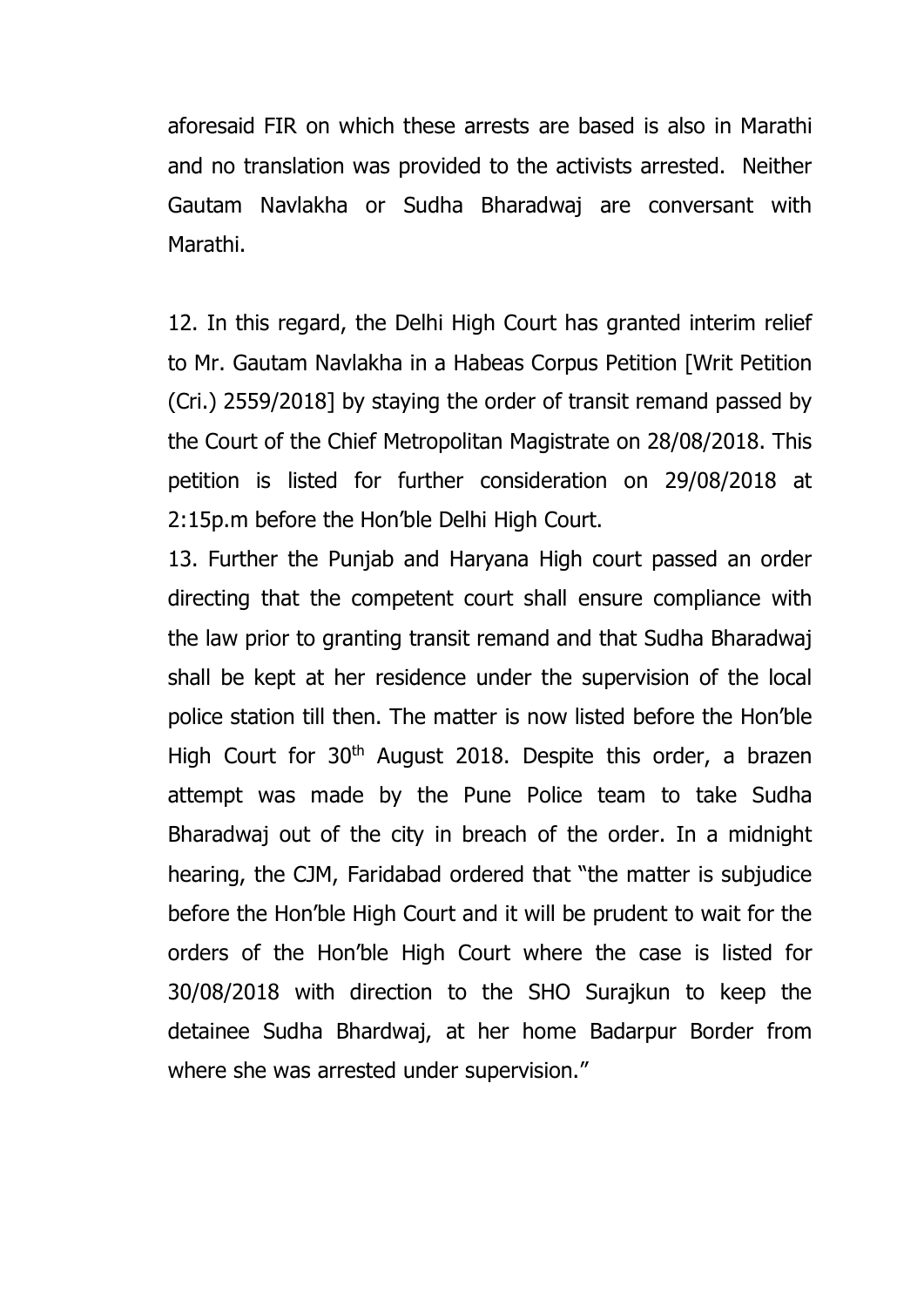14. As stated earlier, many of these arrested persons are known to have spoken up for the legitimate constitutional rights of those accused by the State. Many of these persons are also known to have been interlocutors on behalf of the State at times of need. However a relentless campaign has been led by the present government to malign and threaten human rights workers. These activists arrested in June and on 28th August, are all outstanding, well known and well respected human rights crusaders. Their writings, advocacy for the rights of the poor and oppressed and fight for civil rights in this country, tirelessly for many years together, has been selfless. They are being systematically targeted and maliciously charged

15. Many statements by senior activists and intellectuals have been issued condemning the arrests of these persons on false charges. One such statement by the Indian Writers Forum, signed by many prominent writers, activists and intellectuals of this country such as Arundhati Roy, Romila Thapar, Bezwada Wilson and others, issued on the 28th of August 2018, on the day of these arrests, condemns "the attempt to distract the public from this real conspiracy with a fabricated one. We condemn the crushing of dissent. We stand in solidarity with all those who speak for our fellow citizens rights."

(A copy of the Statement from the Indian Writers Forum, dated 28th August 2018, is annexed as **Annexure P4 (Pages\_\_\_\_to \_\_\_\_\_)**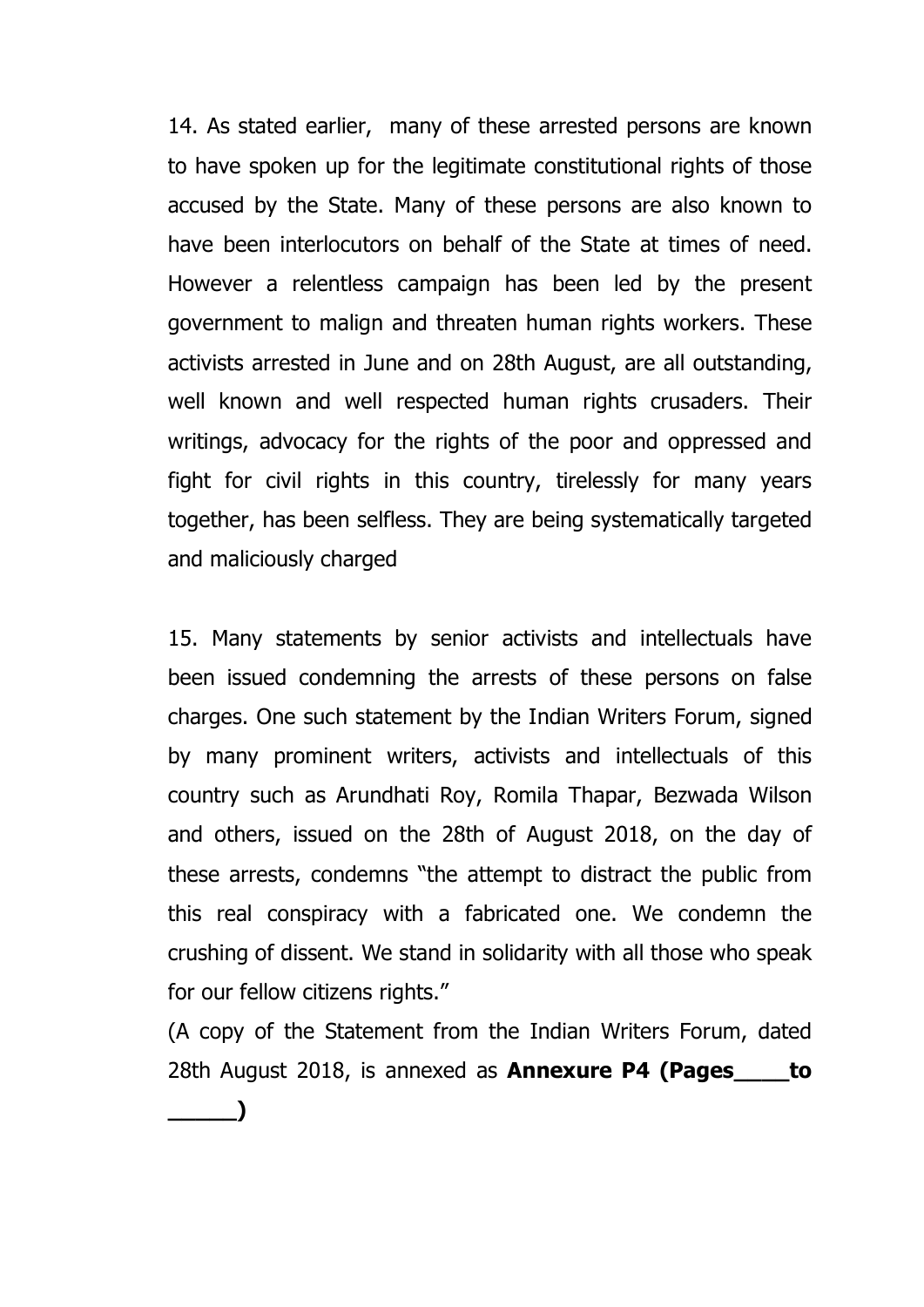16. Earlier, Amnesty International and Human Rights Watch, had also issued statements to end politically motivated use of counterterrorism law and had stated that the arrests and detention of Dalit and Adivasi rights activists for alleged terrorism-related offences appear to be politically motivated.

(A copy of the statement issued by Amnesty International India, dated 25th June 2018 is annexed as **Annexure P5 (Pages**  $\qquad \qquad \text{to} \qquad \qquad$  ).

17. If such liberal and dissenting voices are silenced in this way by arresting them under draconian provisions of law made for terrorists, constitutionalism and the very democratic fabric of this country will not survive. The normal argument that these are criminal cases in which there will be no interference by writ will not, it is respectfully stated apply as this is a situation where the UAPA is apparently being misused against human rights activists.

18. Furthermore, if such persons are arrested by linking them with old and pending FIRs, then the liberty of every thinking citizen is in peril. Therefore, this Court's intervention is called for.

19. The petitioners have not filed any other petition seeking the same reliefs.

#### **GROUNDS**

A. Because arrests of these very well known human rights activists and dissenting voices on the basis of an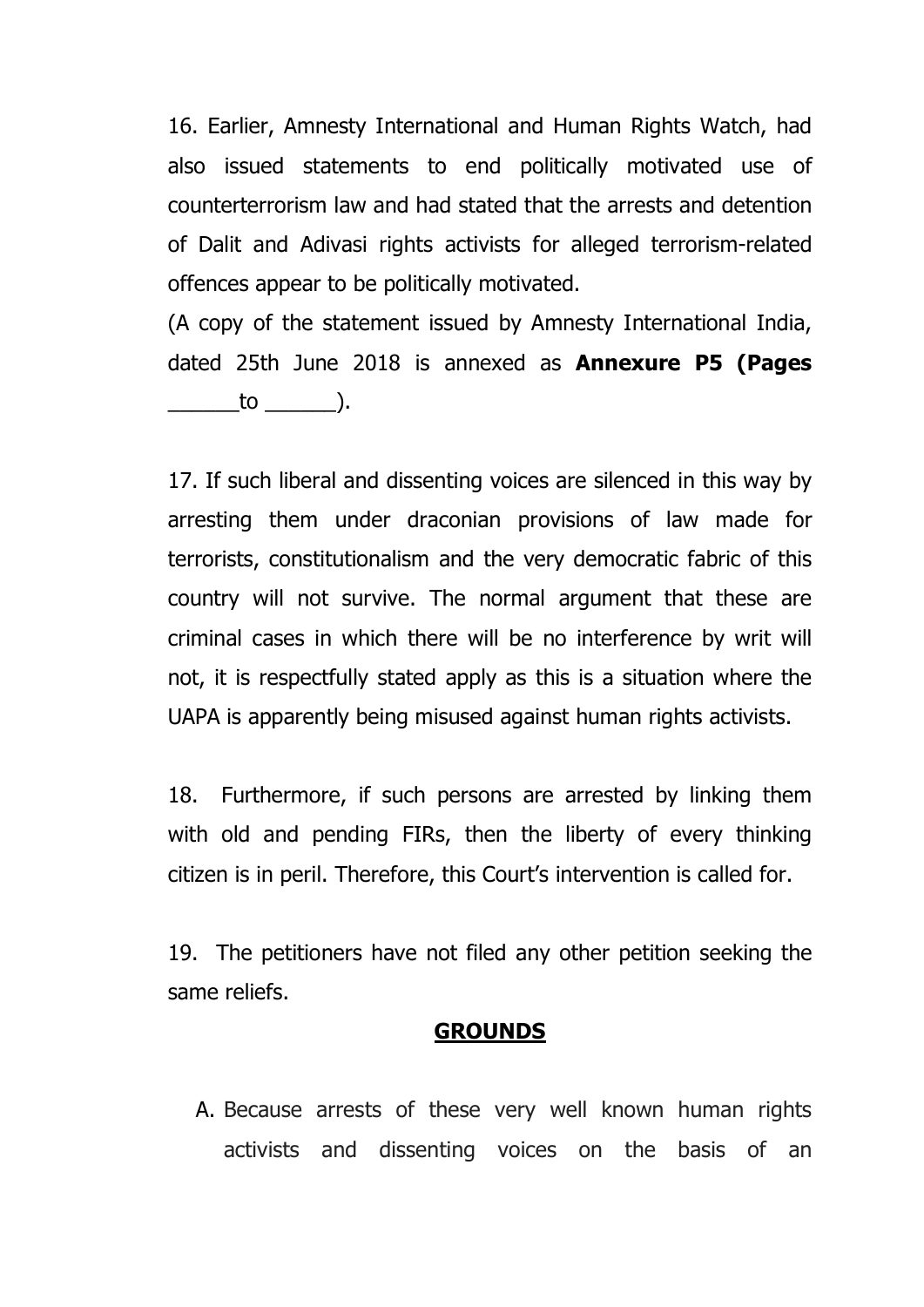investigation into Bhima Koregaon events which they did not attend and had nothing to do with is clearly malafide and an attempt to silence dissenting voices and intimidate human rights activists in the country. The arrests and raids on them clearly violates fundamental rights guaranteed to law abiding citizens under article 14 and 21 of the Constitution of India.

- B. Because the use of the draconian UAPA against these peace loving activists who have no history of indulging in any violence or instigating any violence, is clearly malafide and an attempt to brow beat and intimate them and other similar people. That the targeting and persecution of political and ideological opponents/adversaries through abuse and untenable use of legal processes runs contrary to the core tenets of the 'rule of law', which governs our society. Ideological and political persecution by the state is recognised as a violation of the rights of individuals under the Constitution of India and also under international human rights law, including in the International Covenant on Civil and Political Rights, which India had ratified in 1976.
- C. Because the arbitrary, motivated arrests and rampant misuse of special laws like the Unlawful Activities Prevention Act (UAPA) to muzzle free speech, dissent and political expression, will not only violate the Fundamental Rights of the persons arrested, but also have a chilling effect on all citizens, who will be unable to enjoy their Articles 19 and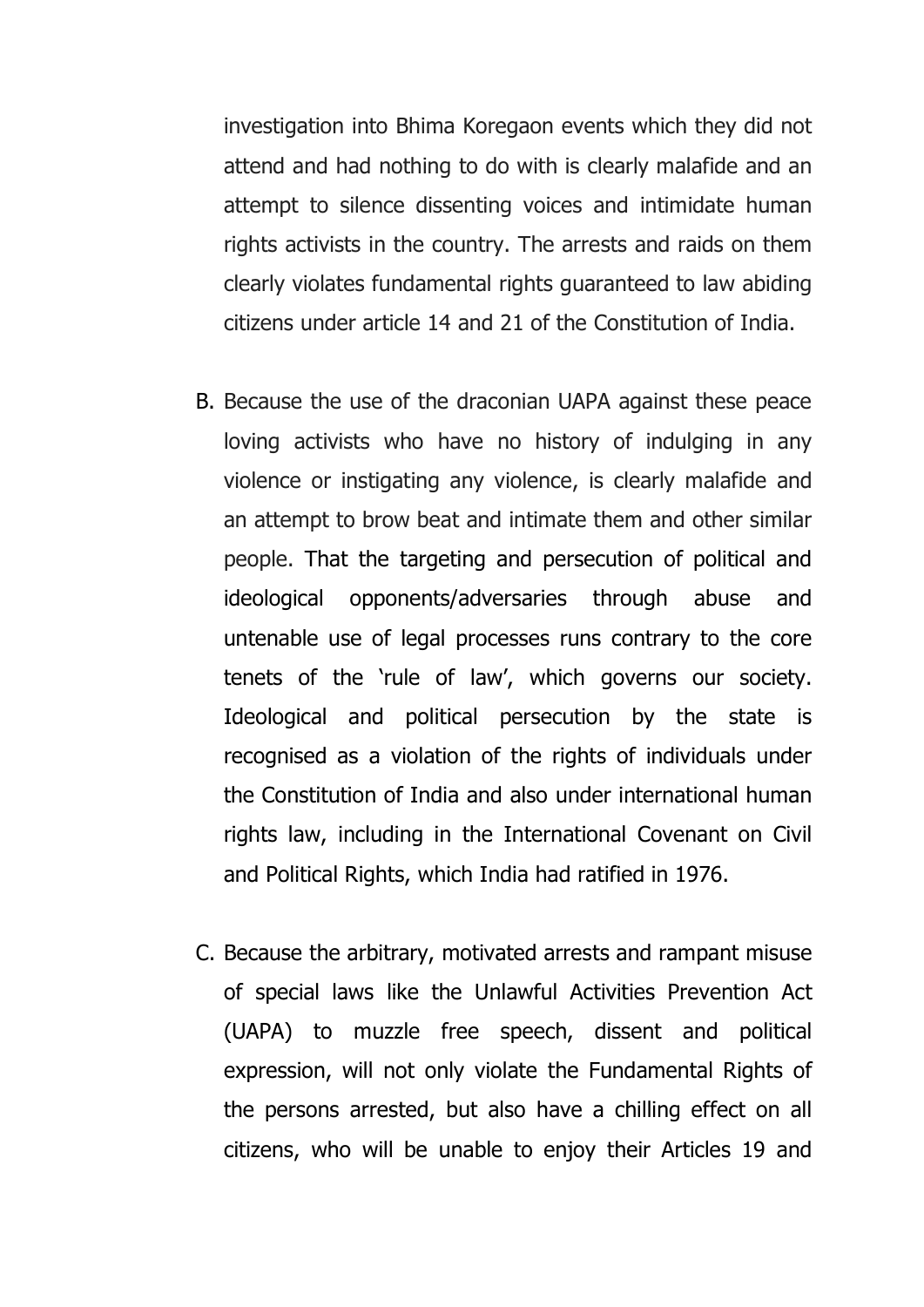21fundamental rights to the fullest, in fear of similar repercussions to their life and liberty.

- D. Because the freedom of speech and expression is guaranteed to every citizen of India, including the right to dissent and disagree, and persecution at the hands of the State for exercising the said right is a gross abuse of the Constitutional protection accorded to the Fundamental Rights under Article 19.
- E. Because the issue of locus has been broadened over the years by the Hon'ble Supreme Court in the jurisprudence of Article 32, as detailed in Janata Dal vs H.S. Chowdhary (1992) 4 SCC 305, and the present Petitioners are *bonafide* petitioners filing this petition in public interest, and are covered by the broad scope of Article 32.
- F. Because political acts of the Executive cannot be allowed to trample over Part III rights under the Constitution, in the garb of lawful action against criminal acts. The veil of lawfulness adorned by such acts of political persecution and vendetta needs to be pierced to unravel the real motivation and intent behind such arbitrary and *malafide* State action.
- G. Because it is undisputed that none of the arrested persons are named or linked in any way with the FIR, nor were any of the arrested persons present when the Bhima Koregaon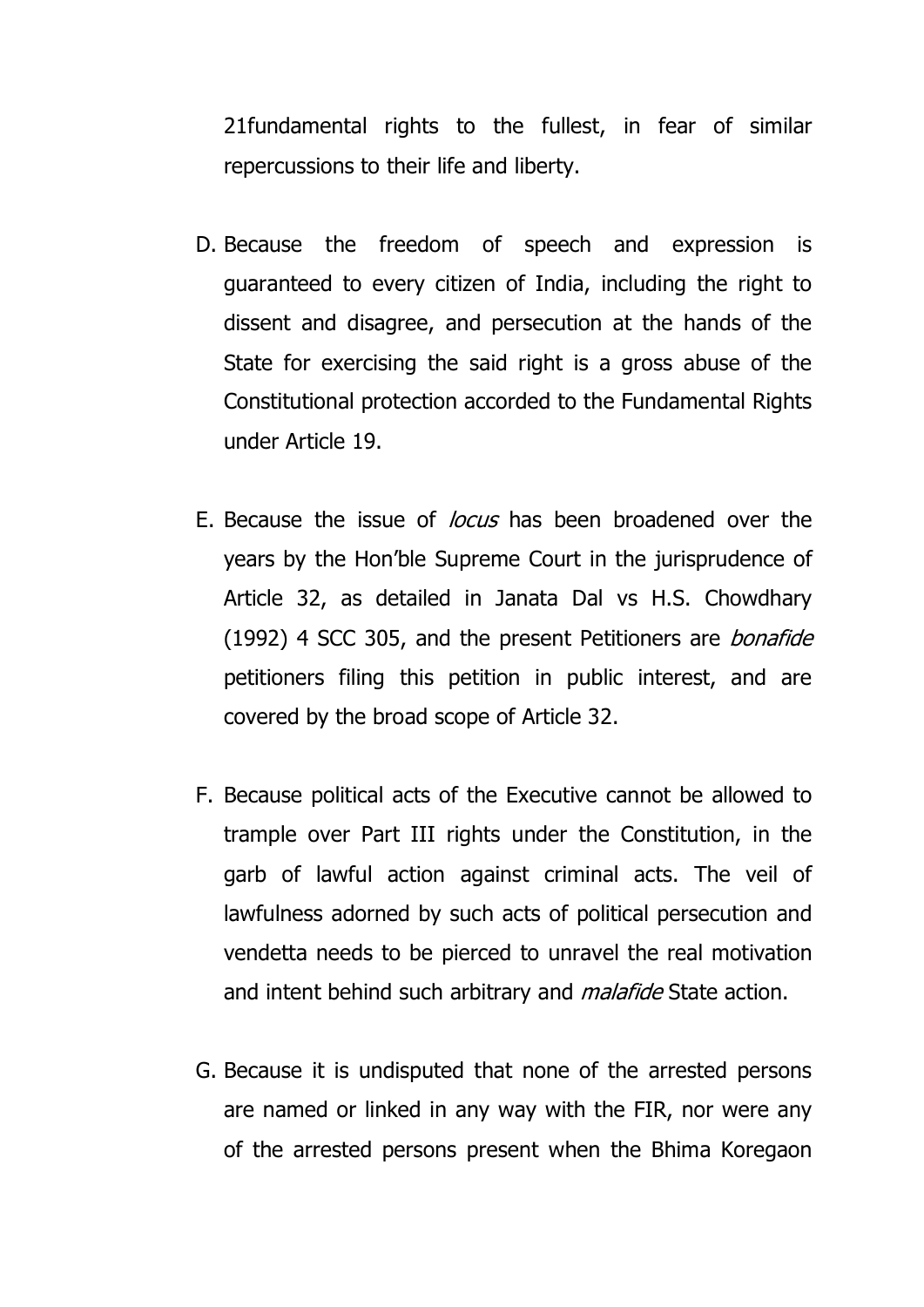events took place, for which they have been wrongly and arbitrarily arraigned by misusing the provisions of the law.

- H. Because, in any event, the arrested persons are all very respected and well known persons with deep roots in society, and there is no need for them to be detained in custody. It is settled law that arrest should only be made as the last resort and should not be used to arbitrarily deny the right of an individual to his personal liberty and dignity, which is guaranteed under Article 21 of the Constitution. In Dr. Subhash Kashinath Mahajan vs State of Maharashtra and Anr. (2018) 6 SCC 454, it was held.
- I. Because "Personal liberty is a very precious fundamental right and it should be curtailed only when it becomes imperative according to the peculiar facts and circumstances of the case."
- J. Because this Hon'ble Court has in the past referred to the state of lawlessness to which our society is descending, and the current state of affairs is evidence for the abject lawlessness in society, wherein State action itself is arbitrary, malafide and contrary to legal principles and practices.
- K. Because it is well settled that the right to constitutional remedies under Article 32 is a justiciable right in itself, and the proceedings pertaining to some of the arrested persons